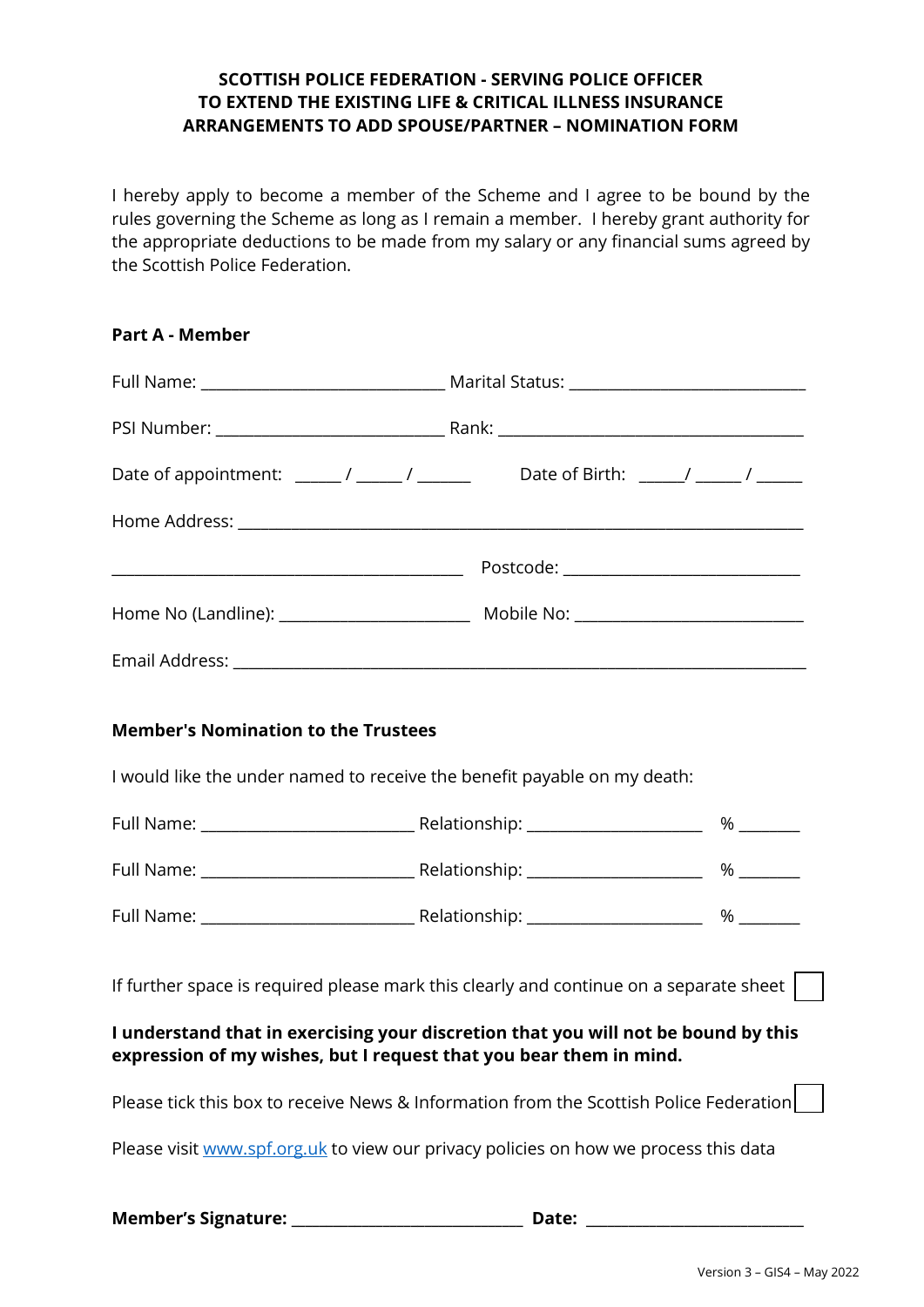**PART B - SPOUSE/PARTNER OR CIVIL PARTNER OF MEMBER \* (To be completed only if spouse cover at the appropriate additional premium is required)** 

| <b>Spouse/Partner Name:</b> | <b>Date of Birth:</b> |  |
|-----------------------------|-----------------------|--|
|-----------------------------|-----------------------|--|

**\***Partner means the person the member of the associated policy is married to or, if the member is not married, a person who is openly cohabiting with him/her and who has been so cohabiting for the 6 months' period prior to the date of their inclusion in the policy, and on whom such a member is financially interdependent.

## **Spouse / Partner Nomination to the Trustees**

I would like the under named to receive the benefit payable on my death:

| Full Name: | Relationship: ____________ | % |
|------------|----------------------------|---|
| Full Name: | Relationship: __           | % |
| Full Name: | Relationship: _            | % |

If further space is required please mark this clearly and continue on a separate sheet

**I understand that in exercising your discretion that you will not be bound by this expression of my wishes, but I request that you bear them in mind.** 

**I hereby apply to join the Group Insurance scheme for Life and Critical Illness cover.** 

## **Health Declaration (applicable to spouse/partner):**

I confirm I have been actively at work in my usual occupation for a period of 8 consecutive weeks prior to my intended commencement of cover date (normal annual holiday entitlement may be ignored) and that I have not had more than 14 days absence through illness and/or injury during the last 12 months.

Or if you are unemployed:

I have been fully fit and active for a period of 8 weeks prior to my intended commencement of cover date and that I have not suffered from illness or injury for more than 14 days in total in the last 12 months.

I confirm I am in good health and not aware of any condition or symptoms which may give rise to a claim under this insurance and I confirm I am not in receipt of any ongoing treatment or care (including checkups or regular medication) for any accident, illness or medical condition.

I confirm that I am not currently awaiting referral to a medical practitioner or specialist/consultant and I am not awaiting the results of any tests or medical investigation.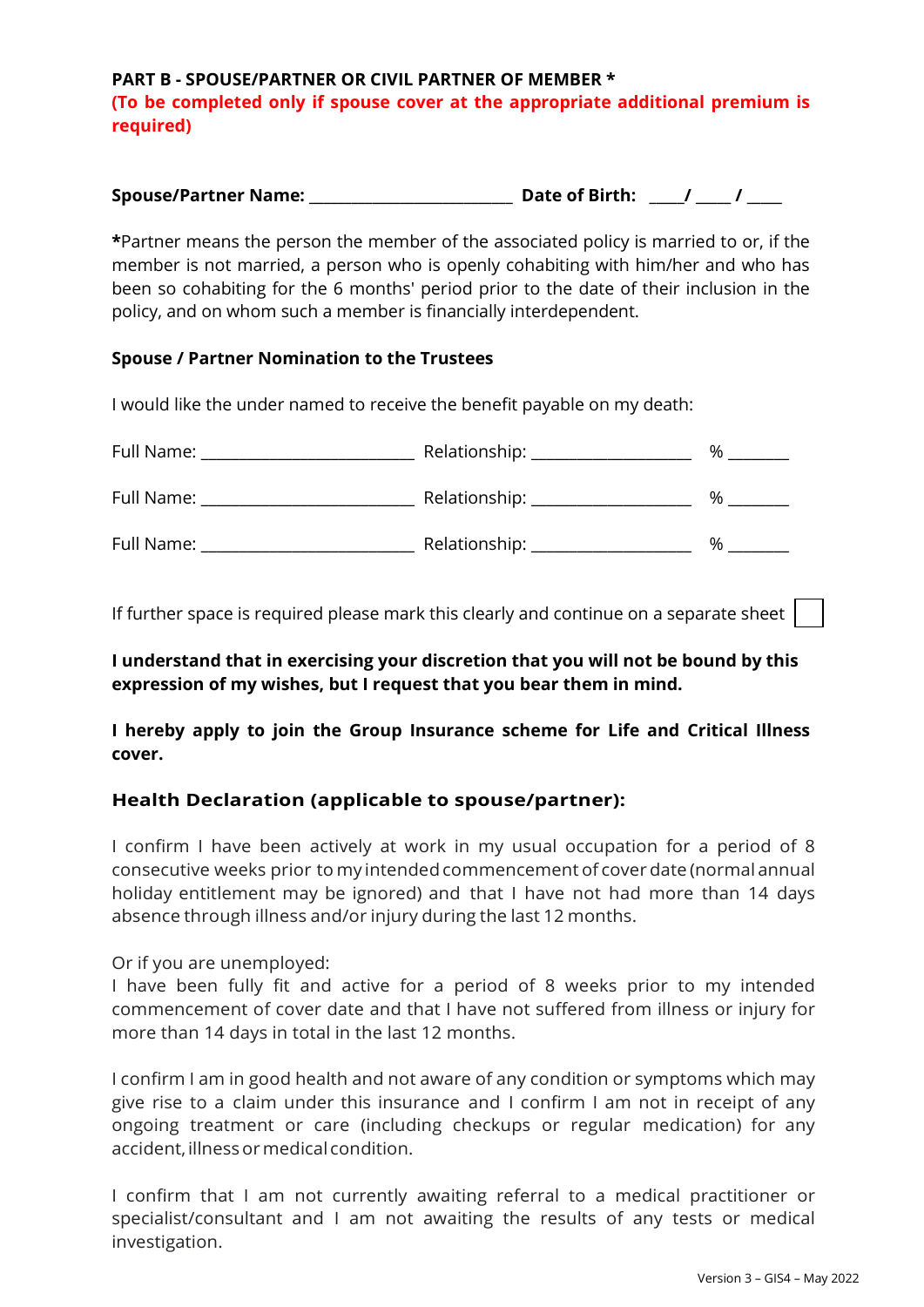I confirm I have not had any application for insurance declined, postponed or subject to an increased premium or other special terms, and that I have not previously made any claim for Critical Illness insurance.

I confirm that I have not previously been refused entry into the group insurance scheme.

I understand that if this declaration is found to be untrue then my insurance will be invalidated and scheme membership cancelled with no return of premiums.

| Spouse / Partner signature: | Date: |  |
|-----------------------------|-------|--|
|                             |       |  |

## **Please return this form to:**

Scottish Police Federation PO Box 27163 GLASGOW G3 9EZ

E-mail: [member.services@spf.org.uk](mailto:member.services@spf.org.uk)

Telephone: 0300 303 0027